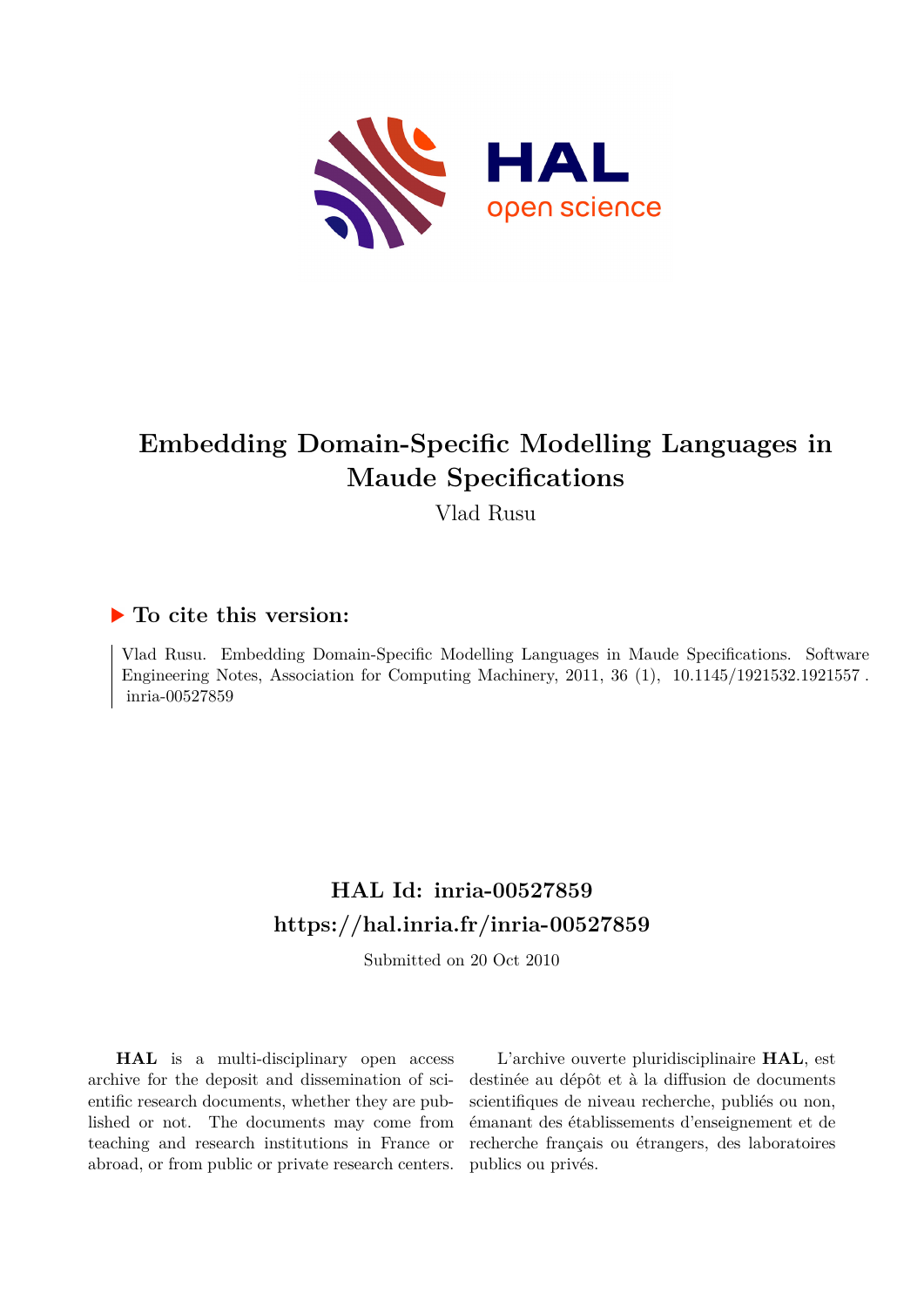## Embedding Domain-Specific Modelling Languages in Maude Specifications

Vlad Rusu, Inria Lille Nord-Europe & Laboratoire d'Informatique Fondamentale de Lille, France

Vlad.Rusu@inria.fr

## **Abstract**

We propose an approach for embedding Domain-Specific Modelling Languages (DSML) into Maude, based on representing models and metamodels as Maude specifications, and on representing operational semantics and model transformations as computable functions/relations between such specifications. This provides us, on the one hand, with abstract definitions of essential concepts of domain-specific modelling languages: model-to-metamodel conformance, operational semantics, and (operational-semanticspreserving) model transformations; and, on the other hand, with equivalent executable definitions for those concepts, which can be directly used in Maude for formal verification purposes.

## **1 Introduction**

Domain-Specific Modelling Languages (DSML) are modelling languages designed by the people who use them. Typically, the design of a DSML involves the definition of a metamodel describing the language's syntax. Recent works have focused on techniques for defining a language's operational semantics (cf. Related Works, Section 5). Some of these works [1, 2] are based on Maude [3].

We introduce a new approach for embedding DSML in Maude. We represent models and metamodels as Maude specifications, and the operational semantics of DSML, as well as the model transformations between DSML, as computable functions/relations between such specifications. This provides us with abstract definitions for the essential notions of (1) model-to-metamodel conformance, (2) operational semantics, (3) model transformations, and (4) the property of model transformations of being *operationalsemantics preserving*. We also obtain equivalent executable definitions for these notions, which can directly be used by Maude.

**Contributions.** Based on the representation of metamodels and models as Maude specifications proposed in earlier work [4, 5], we obtain a new abstract definition of *model-to-metamodel conformance* as an "inclusion" of the semantics of the model's specification into the semantics of the metamodel's specification. This captures the intuitive idea that a model conforms to a metamodel if the model's semantics is allowed by the metamodel's semantics. Moreover, we show that our proposed abstract definition is equivalent to the Maude executable one, defined in [4, 5], which is used for automatically verifying model-to-metamodel conformance.

Next, we propose abstract definitions for *operational semantics* of DSML and for *model transformations* between DSML, as well as executable definitions for these concepts in Maude. Note that the operational semantics of a DSML is just a particular class of an *endogenous* model transformations, i.e., a transformation between the DSML's metamodel and itself. Thanks to the semantics of metamodels (that we have obtained via the translation of metamodels to Maude specifications), we obtain the abstract definition for model transformations between two DSML as computable *functions/relations between the semantics of their metamodels*. This formalises the intuition that "model transformations are functions/relations between two metamodels". An abstract definition of the operational semantics of a DSML is obtained by considering it as an endogenous transformation of the language's metamodel.

Having obtained abstract definitions for operational semantics and model transformations, what are the equivalent executable definitions in Maude? Such definitions require Maude to "execute" the Maude specifications representing models of our DSML and to transform them according to, e.g., operational semantics rules or to model transformation rules. This is possible thanks to Maude's *reflective* nature: one can define in Maude functions and relations between Maude specifications. We show that the set of computable functions/relations between the semantics of two metamodels coincides with the set of executable functions/relations that can be defined in Maude by reflection in a certain precisely identified way.

A natural question that arises is then: given two DSML  $\mathcal{L}_1$  and  $\mathcal{L}_2$ , each endowed with an operational semantics, and given a model transformation between  $\mathcal{L}_1$  and  $\mathcal{L}_2$ , how to define the fact that the transformation *preserves* the operational semantics of  $\mathcal{L}_1$ into  $\mathcal{L}_2$ ? Such transformations are used for verification purposes, e.g., L<sup>2</sup> is the input language of a model checker [**?**]. is An abstract definition capturing this intuition requires the model transformation to be a *simulation* between the *transition systems* underlying the operational semantics of our two DSML defined in Maude. There are many kinds of simulations (see, e.g., [6] for simulations in the context of algebraic specifications). We here propose one that requires the transformation to be a *refinement* of  $\mathcal{L}_1$  into  $\mathcal{L}_2$ , and define a semi-algorithmic procedure in Maude for automatically checking it. This means that if the simulation does not hold (i.e., the model transformation fails to preserve operational semantics) then our procedure will detect this; otherwise, the procedure may not terminate. We also suggest inductive theorem-proving techniques (also available in Maude [7]) for proving that simulation does hold.

**Organisation.** After this introduction, in Section 2 we briefly present Maude. In Section 3 we present our abstract and equivalent Maude-executable definitions of essential notions related to DSML: metamodel, model, conformance, operational semantics, and model transformations. In Section 4 we study model trans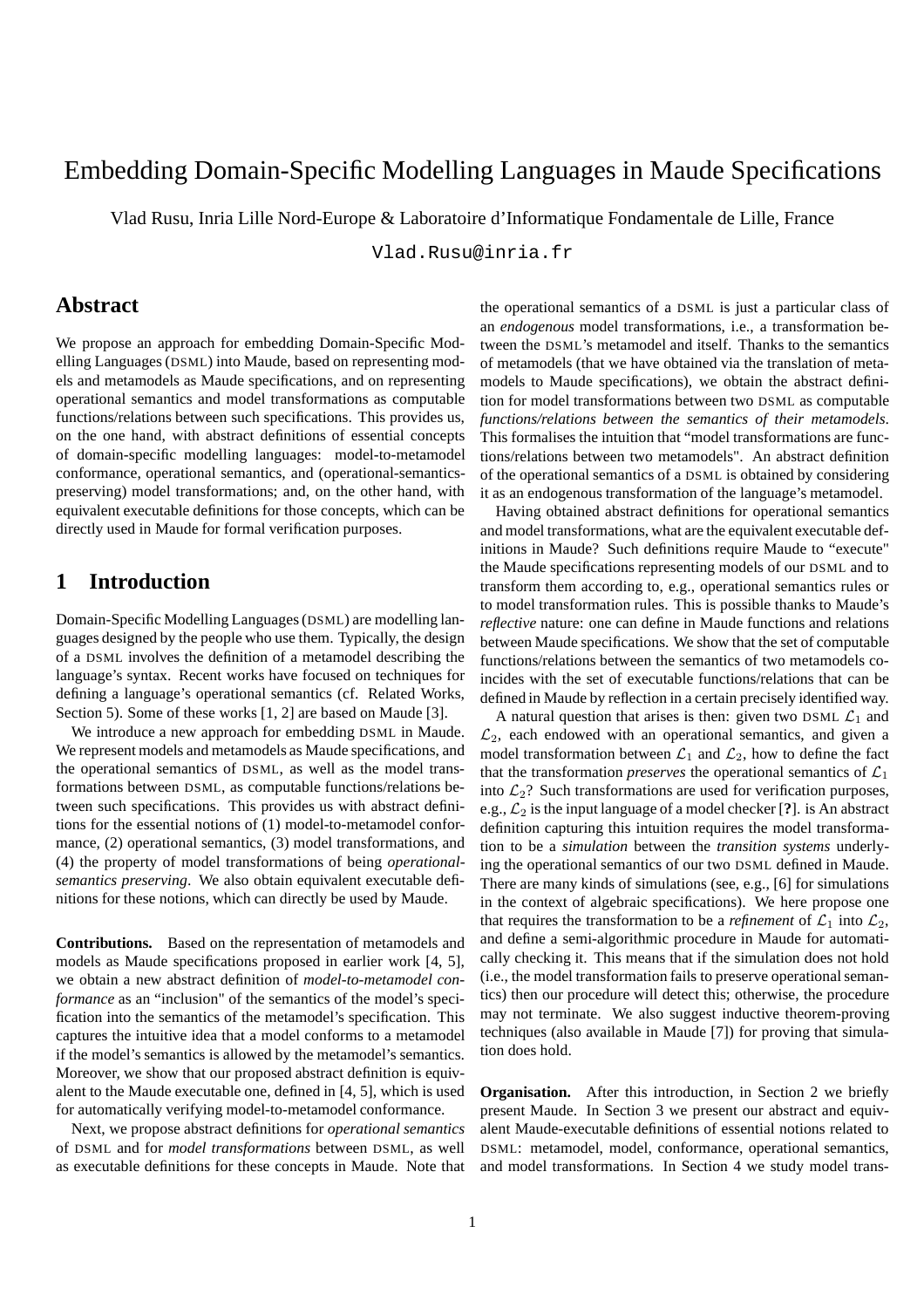spec ELEMENT-SET is sorts Element Set subsort Element < Set a b : Element empty : Set \_,\_ : Set Set -> Set [assoc comm id:empty] X:Element, X:Element = X:Element

Figure 1: MEL specification ELEMENT-SET.

formations that preserve operational semantics. Section 5 presents related and future work, and concludes.

## **2 Background**

Maude specifications are written in Membership Equational Logic (MEL) or Rewriting Logic (RL), a superset of MEL. We present them here by means of examples. The reference for Maude is [3].

A MEL specification consists of a set of *sorts*; of a partial order on sorts called the *subsorting* relation, which expresses the fact that some sorts are subsorts of others; of a set of *operations*, which are functions between the sorts, each of which has an *arity* giving its number of arguments, where constants are 0-ary functions; and of a set of *axioms* defining the operations. Axioms are (possibly conditional) *equations* between terms, or *memberships* of terms into sorts. Among the equational axioms, some particularly important ones (associativity, commutativity, identity, . . . ) can be associated to some operators, saving us the trouble of writing an explicit equation. A *term* is either a constant, a variable of a given sort, or the application of an operation to the appropriate number of terms of the appropriate sorts. A *ground term* is a term without variables.

Rewriting Logic is a superset of MEL, which allows, in addition to all the above, for (possibly conditional) *rewrite rules*.

A sample MEL specification is shown in Figure 1. It is the standard way of defining (finite) *sets* in Maude. We use a simplified Maude syntax for better readability. Sets are constructed using the empty constant, or by taking *unions* of sets, denoted by the operation in Figure 1, which is declared to be associative, commutative, and to have empty as its identity element. There is a sort Element for elements, which consists of the constants a and b, and the subsorting relation Element < Set, which says that every element is a set. Note that, with just this definition, a set would allow for multiple identical elements. To avoid this, the equation X:Element , X:Element = X:Element prevents elements to occur in a set more than once. However, if this equation was replaced by a *rewrite rule*, written in Maude-like syntax as X:Element , X:Element => X:Element, the intepretation would be different: the equation is a part of the definition of sets; by contrast, the rule can be part of the definition of the *operational semantics* of a system whose states are multisets.

The *semantics* of a MEL specification is defined in terms of *algebras*. Defining an algebra for a specification S consists in interpreting each sort of  $S$  as a set such that the subsorting relation is interpreted by the subset relation. The operations are then interpreted as functions between the corresponding sets (or by constants in the corresponding sets). It is required that the interpretation satisfies the specification's axioms. We denote by  $A \models \phi$  the satisfaction of a formula  $\phi$  of a specification S by an algebra A of S, with the usual meaning - when interpreted in  $\mathcal{A}$ ,  $\phi$  evaluates to *true*.



**Context** State : self. out  $\rightarrow$  for All $(t_1, t_2 | t_1 \neq t_2$  implies  $t_1$  . label  $\neq t_2$  . label) Context  $\mathit{Transition}$  :  $\mathit{self}. \mathit{label} \neq$  "

Figure 2: Metamodel for deterministic finite automata.



Figure 3: Model of an automaton.

The *initial algebra* of a MEL specification is intuitively the "most natural interpretation" of the specification; for the specification depicted in Figure 1 it consists of sets of as and bs. Formally, the initial algebra interprets each sort s as the *set of equivalence classes of ground terms* that can be proved to be of sort s using MEL's deductive system [8] - where two terms are in the same equivalence class iff they can be proved equal using that same deductive system. The functions interpreting the non-constant operations are then implicitly defined by the specifications's axioms.

The *initial semantics* of a MEL specification consists of its initial algebra. We denote  $|S|$  the initial semantics of a specification S.

The *loose semantics* of a MEL specification  $S$ , denoted by  $\llbracket S \rrbracket$ , is the set of all its algebras. We use the initial semantics for the MEL specifications denoting models, and a finitary version of the loose semantics for the MEL specifications representing metamodels.

The semantics of a Maude RL specification is any *transition system* whose states interpret terms, and whose transition relation interprets the *rewrite relation* of the RL specification (two terms  $t_1$ ,  $t_2$  are in relation if  $t_2$  is obtained from  $t_1$  by one rewrite).

Finally, in order to make the definitions of operational semantics and of model transformations *executable* by Maude, we shall use the fact that Maude is *reflective*: there exists a Maude specification that reflects all Maude specifications, including itself. The specification in Figure 1 is obtained by applying a certain operation to the following parameters: a set of sorts (here, Element and Set), a subsorting relation (here, Element < Set), a set of operations (here,  $a$ ,  $b$ , empty, and  $\overline{\phantom{a}}$ ,  $\overline{\phantom{a}}$ ) and a set of axioms (here, the sole equation X: Element , X: Element = X: Element).

## **3 Representing DSML into Maude**

In this section we propose abstract definitions to the essential notions involved in DSML: metamodel, model, model-to-metamodel conformance, operational semantics, and model transformations. For conformance, operational semantics, and model transformations we show the equivalence of abstract definitions with operational definitions that can be used by Maude for verification.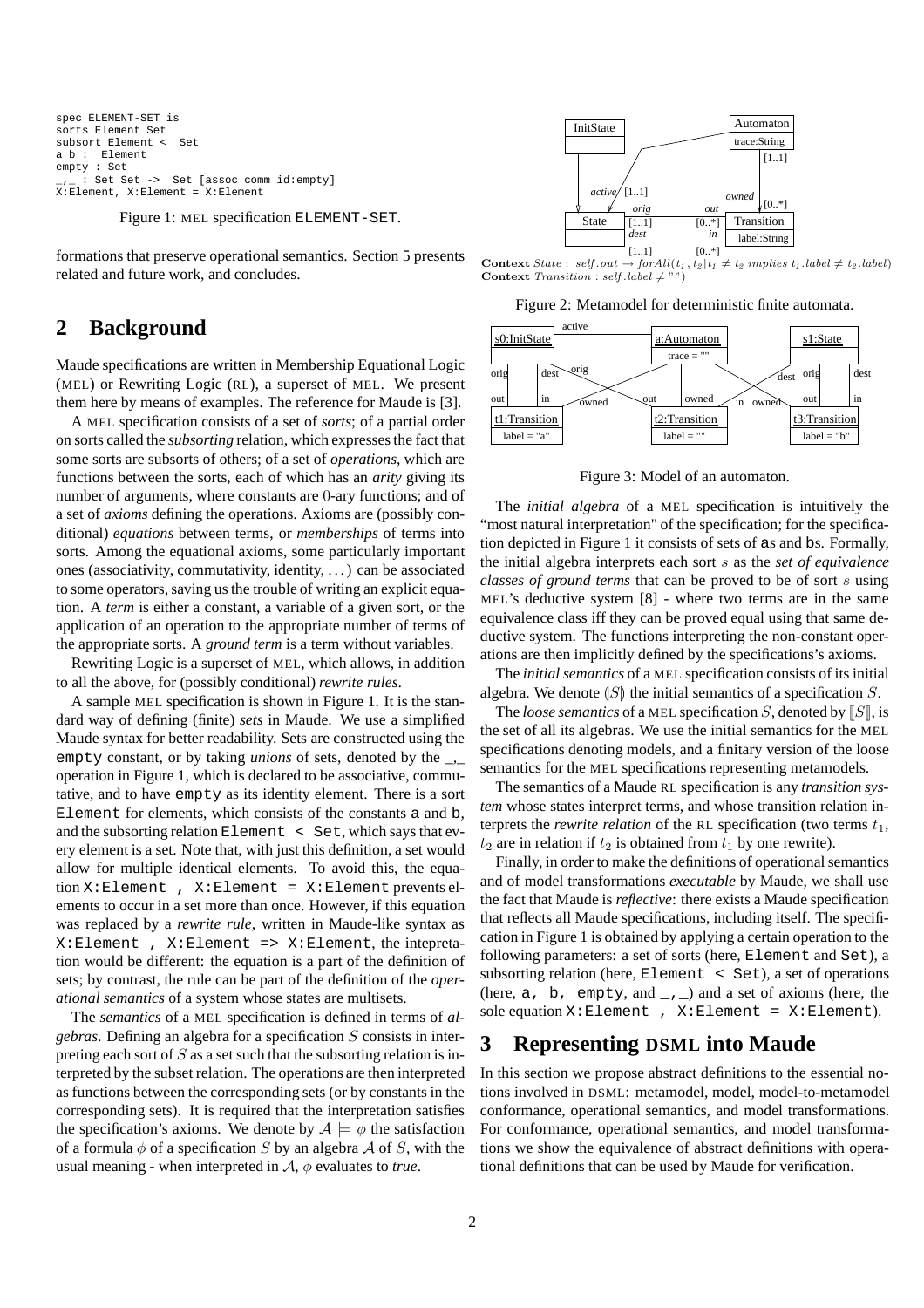We take in this paper the commonly shared view that metamodels are essentially UML class diagrams. An example is depicted in Figure 2. It is meant to capture the usual finite automata.

The unidirectional association from the class *Automaton* to the class *State* denotes the *active* state. The *InitState* subclass of *State* represents initial states of automata. The class *Automaton* has the *trace* attribute - a string of characters, obtained by concatenating *labels* of *transitions* fired by the automaton. Transitions are associated with *orig*in and *desti*nation states. The opposite roles, from the point of view of states, are those of *in*coming and *out*going transitions. The roles of associations are labelled with multplicities, e.g., transitions have one origin and one destination state. The OCL *invariants* below the diagram say that the automaton is deterministic: for each distinct pair of transitions originating from the same state, their labels are different, and all labels are nonempty.

Figure 3 shows a model of an automaton as an UML object diagram of the class diagram in Figure 2. It is composed of: a selfloop labelled "a" on the (active and initial) state  $s_0$ ; a transition from state  $s_0$  to state  $s_1$  labelled ""; and a self-loop labelled "b" on  $s<sub>1</sub>$ . This model does not conform to the metamodel in Figure 2 because it violates the metamodel's second OCL invariant. **Model and metamodel representations in Maude.** We give semantics to (meta)models by representing them in Maude.

We first discuss the existing alternatives. Existing approaches [1, 2] represent models as Maude terms. However, [1] represents metamodels as sorts (specifying the constraints that models conforming to a given metamodel must satisfy), and [2] base their representation on Maude's object oriented extension. In our opinion both approaches [1, 2] miss the opportunity of using the *existing rich semantics* provided by *standard ordersorted specifications* (technically, MEL specifications without explicit membership axioms), which (as we will see) provides us with relatively simple and natural abstract definitions to model and metamodel semantics, to conformance, as well as to operational semantics and to model transformations. By doing so, we avoid the complexity of expressing conformance with memberships, or having to rely on Maude's object-oriented extension.

Moreover, both approaches [1, 2] suffer from a theoretical problem: the sort definitions (respectively, the object-oriented specifications) denoting metamodels are quite complex, with the consequence that (to our best knowledge) their representations of modelto-metamodel conformance were not shown to be decidable.

Hence, we take a different approach - we represent both metamodels and models as order-sorted specifications. The constructions present in metamodels: classes, inheritance between classes, associations, and attributes of classes, are mapped to individual constructions of order-sorted specifications: respectively, to sorts, to subsorting relations, and to functions between sorts. Constructions present in models are also mapped to corresponding constructions of order-sorted specifications, and OCL invariants are mapped to equations, such that, overall, the specifications representing object diagrams are *ground confluent and terminating* [4]. This ensures (and in Maude, is required for) the decidability of model-to-metamodel conformance, especially in the (usual) case when metamodels include OCL invariants. This is an advantage with respect to the above-mentioned approaches, and motivates our choice representing (meta)-models as order-sorted specifications.

#### **3.1 Metamodels**

We denote by  $MEL(MM)$  the translation of a metamodel  $MM$ to MEL (actually, to the order-sorted subset of MEL), defined by:

- the standard specifications of elementary types occuring in the metamodel (e.g., Boolean, Integer, String, ...), are imported in MEL $(\mathcal{MM})$ ,
- each class c is translated into a sort c. The generic sort *Set* of Maude is instantiated to c and the result  $Set\{c\}$  is also imported in MEL $(\mathcal{M}\mathcal{M})$ ,
- the inheritance relation is represented by the subsorting relation: whenever  $c_1$  directly inherits from  $c_2$  in  $\mathcal{MM}$  we have in MEL( $MM$ ) a declaration  $c_1 < c_2$ ;
- each attribute a of type t of a class c is translated to a function declaration  $a: c \rightarrow t$ ;
- each uni-directional association between classes  $c_1$  and  $c_2$ , where  $c_2$  plays the role  $r_2$ , is translated into a function  $r_2$ :  $c_1 \rightarrow Set\{c_2\};$
- a bidirectional association is translated as two uni-directional associations;
- if the metamodel contains OCL invariants they are translated as defined in [4].

We do not give details about the translation [4] of OCL invariants due to lack of space; how exactly the translation is performed is irrelevant here - it suffices for us to know that the translation exists and that it generates a finite set of ground confluent equations.

Other features of metamodels (roles with multiplicities, composition and aggregation associations. . . ) are not translated since they do not any expressiveness to metamodels and can be equivalently encoded in OCL. For the metamodel shown in Figure 2, the result of the translation is shown in Figure 4, using a simplified Maude syntax. The last two statements are ad-hoc translations of the OCL invariants of the metamodel (the actual representation [4] is syntactically more complex but semantically equivalent). Other OCL invariants, also translated as equations (not shown in the figure encode multiplicity constraints of the association roles. For example, the equation card(active(a:Automaton)) =  $1$ encodes the 1..1 multiplicity on the active role (Figure 2).

For a MEL specification  $S$  we denote by  $[\![S]\!]_f$  the set of algebras  $A$  of  $S$  such that

- the restriction of  $A$  to the specifications imported in  $S$  is their initial algebra, and
- $A$  interprets each proper sort of  $S$  (i.e., a sort that is not imported) as a finite set.

We shall call  $[\![S]\!]_f$  the *finitely loose semantics of* S.

**Definition 1 (metamodel semantics)** *The semantics of a metamodel*  $MM$  *is the finitely loose semantics*  $[\text{MEL}(MM)]_f$  *of the* MEL *representation of* MM*.*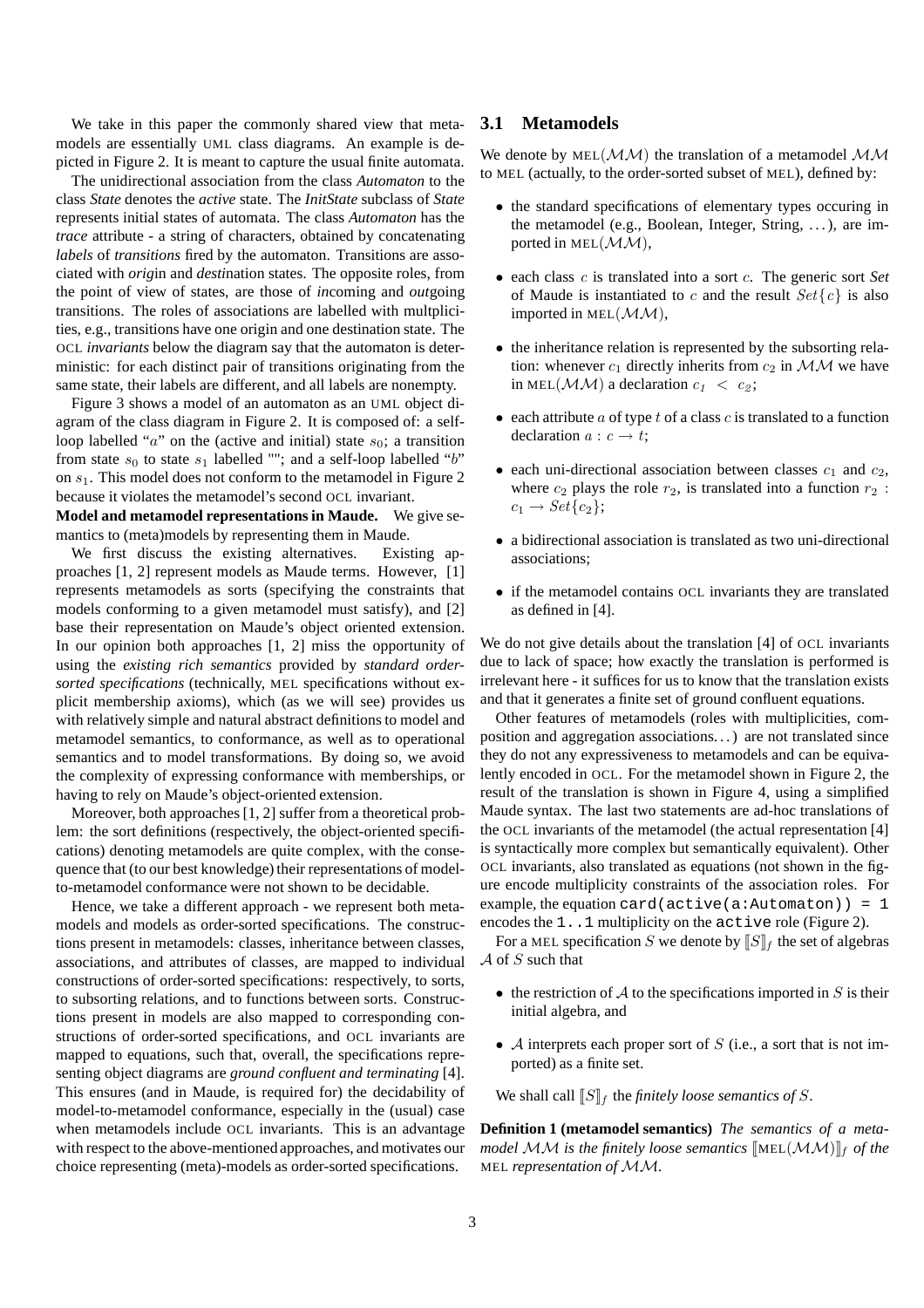```
spec Deterministic-Automata-Meta-Model is
import Bool String
sorts Automaton Transition State InitialState
subsort InitialState < State
owned : Automaton -> Set{Transition}
orig : Transition -> Set{State}
dest : Transition -> Set{State}
incoming : State -> Set{Transition}
outgoing : State -> Set{Transition}
trace : Automaton -> String
active : Automaton -> State
label : Transition -> String
equals(label(t1:Transition), label(t2:Transition)) = false
  if outgoing(x:State) :=
  t1:Transition, t2:Transition, S:Set{Transition}
length(label(x:Transition)) > 0 = true
```
#### Figure 4: MEL specification of the metamodel in Fig. 2.

```
spec Automaton-Model is
   import DeterministicAutomata-Meta-Model except for
... the equations that denote OCL invariants
a : Automaton<br>s0 : Initia
   : InitialState
s1 : State<br>t1 t2 t3
           : Transition
owned(a) = t1, t2, t3.
trace(a) = ""active(a) = s0orig(t1) = s0dest(t1) = s0label(t1) = "a"orig(t2) = s0dest(t2) = s1label(t2) =orig(t3) = s1dest(t3) = s1label(t3) = "c"incoming(s0) = t1
outgoing(s0) = t1, t2incomina(s1) = t1, t3outgoing(s1) = t3
```
Figure 5: MEL specification of the model depicted in Figure 3.

The reason why we use the finitely loose semantics (instead of the "plain" loose semantics  $[\text{MEL}(\mathcal{M}\mathcal{M})])$  is that the instances of a metamodel (i.e., its models) are finite, whereas an algebra of a specification may be infinite. Also, this avoids undesired changes to the semantics of the elementary types (Booleans, Strings, . . . ), hence the initial-algebra requirement on those types.

### **3.2 Models**

We now describe the translation of models  $M$  to MEL (ordersorted) specifications. A model  $M$  is essentially an object diagram of some metamodel (i.e., class diagram)  $\mathcal{MM}^1$ . If this is the case we simply say that M *is based on* MM. We shall denote by  $MEL_{\mathcal{M}\mathcal{M}}(\mathcal{M})$  the MEL specification defined as follows. First, the MEL translation of the metamodel  $MM$  (with the exception of the axioms translating the metamodel's OCL invariants - for technical reasons) is generated and imported in MEL $_{\mathcal{MM}}(\mathcal{M})$ . Then,

- 1. each instance o of class c becomes a declaration  $o : \rightarrow c$  of a constant *o* of sort *c*;
- 2. each attribute  $\alpha$  of an object  $\alpha$  having value  $\upsilon$  is translated to an equation  $a(o) = v$ ;

3. the set of links of an association between an object  $o$  and a set of objects  $O$ , each playing the role r from the point of view of *o*, is translated as an equation  $r(o) = O$ .

For the model M depicted in Figure 3 and the metamodel MM depicted in Figure 2, the MEL specification MEL $_{\mathcal{M}\mathcal{M}}(\mathcal{M})$  is depicted in Figure 5.

**Definition 2 (model semantics)** *The semantics of model* M *based on metamodel MM is*  $|\text{MELMM}(M)|$ *.* 

**Definition 3 (conformance)** M *conforms to* MM *if*  $\langle \text{MEL}_{\mathcal{M}\mathcal{M}}(\mathcal{M}) \rangle \rangle \in [\text{MEL}(\mathcal{M}\mathcal{M})]_f.$ 

Note that the above definition implicitly says that  $M$  is based on  $MM$  (otherwise, MEL $_{MM}(M)$  is not defined). We now show that Definition 3 of conformance is equivalent to our operational definition of conformance from [5]. There, conformance is defined as follows. For a model  $M$  based on a metamodel  $MM$ , the equational representation of the conjunction of all OCL invariants of  $MM$ , denoted here by OCL<sub>MEL</sub>  $(MM)$ , is automatically evaluated in the Maude representation MEL $_{\mathcal{M}\mathcal{M}}(\mathcal{M})$  by equational reduction, thanks to the ground confluence and termination of the equations denoting OCL invariants [4]. Conformance holds iff the canonical form of the conjunction  $OCL<sub>MEL</sub>( $\mathcal{M}\mathcal{M}$ )$ in MEL<sub>MM</sub>( $M$ ) is *true*. Since for ground confluent and terminating (order-sorted) MEL specifications, the initial algebra is the algebra of canonical forms of terms [3], we obtain that conformance in the sense of [5] amounts to the satisfaction relation  $(\text{MEL}_{\text{MM}}(\mathcal{M})) \models \text{OCL}_{\text{MEL}}(\mathcal{M}\mathcal{M})$ . We need the following:

**Lemma 1 (metamodel semantics=set of semantics of its models)**  $[\text{MEL}(\mathcal{MM})]_f = \{(\text{MEL}_{\mathcal{MM}}(\mathcal{M})) | (\text{MEL}_{\mathcal{MM}}(\mathcal{M}))|=\text{OCL}_{\text{MEL}}(\mathcal{MM})\}.$ 

Proof (sketch): To prove the  $\subseteq$  inclusion, from any algebra  $A \in$  $[\![\texttt{MEL}(\mathcal{M}\mathcal{M})\!]_f$  we build a specification  $\texttt{MEL}_{\mathcal{M}\mathcal{M}}(\mathcal{M})$  and show that its initial algebra is the algebra  $A$  we started from. For this, we take the (finite) sets in the algebra  $A$  interpreting the sorts of  $MEL(MM)$  denoting classes of  $MM$ , and declare the elements of those sets as constants of the respective sorts in MEL<sub>MM</sub> $(M)$ ; and characterise the non-constant functions in the algebra A with equations in MEL $_{\mathcal{MM}}(\mathcal{M})$ . The initial algebra (MEL $_{\mathcal{MM}}(\mathcal{M})$ ) then coincides with the algebra  $A$  we started from. To conclude, note that  $\mathcal{A}\in \llbracket \textsf{MEL}(\mathcal{M}\mathcal{M})\rrbracket_f$  just means  $\mathcal{A}\models \textsf{OCL}_{\textsf{MEL}}(\mathcal{M}\mathcal{M}).$ 

consider a model  $M$  based on  $MM$  such that  $|\text{MEL}_{\mathcal{M}\mathcal{M}}(\mathcal{M})|\$   $\models$  OCL<sub>MEL</sub> ( $\mathcal{M}\mathcal{M}$ ). The initial algebra  $\text{[MEL}_{\text{MM}}(\mathcal{M})$  is then an algebra in  $\text{[MEL}(M\mathcal{M})]_f$  - the interpretations of sorts of  $[MEL_{M,M}(M)]$  denoting classes of MM are indeed finite, namely, they consist of the finitely many constants declared in MEL $_{\mathcal{MM}}(\mathcal{M})$ ; and  $(\mathbb{MEL}_{\mathcal{MM}}(\mathcal{M}))$  = OCL<sub>MEL</sub> (MM) means satisfation of the invariants of MM.  $\Box$ 

Lemma 1 implies that the conformance of  $M$  to  $MM$  according to Definition 3:  $\langle \text{MEL}_{\mathcal{M}\mathcal{M}}(\mathcal{M}) \rangle$   $\in \llbracket \text{MEL}(\mathcal{M}\mathcal{M}) \rrbracket_f$  is equivalent to  $(\text{MEL}_{\mathcal{MM}}(\mathcal{M})) \in \{(\text{MEL}_{\mathcal{MM}}(\mathcal{M})) \mid (\text{MEL}_{\mathcal{MM}}(\mathcal{M})) \models$  $OCL_{MEL}(\mathcal{MM})$ , i.e., to  $|\text{MEL}_{\mathcal{MM}}(\mathcal{M})|$   $\models OCL_{MEL}(\mathcal{MM})$ that, as seen earlier, is equivalent to conformance in the operational sense given in [5]: thus, executable and abstract definitions of model-to-metamodel conformance coincide.

<sup>&</sup>lt;sup>1</sup>An object diagram is *of* a class diagram if all objects have classes that belong to the class diagram; all atributes of an object are present in the object's class, and the value of the attributes have the same types as (or have subtypes of) the types declared in the class; and for all links between two objects, there exists an instance between the two object's classes in the class diagram. For technical reasons we assume that all attributes of all objects have values.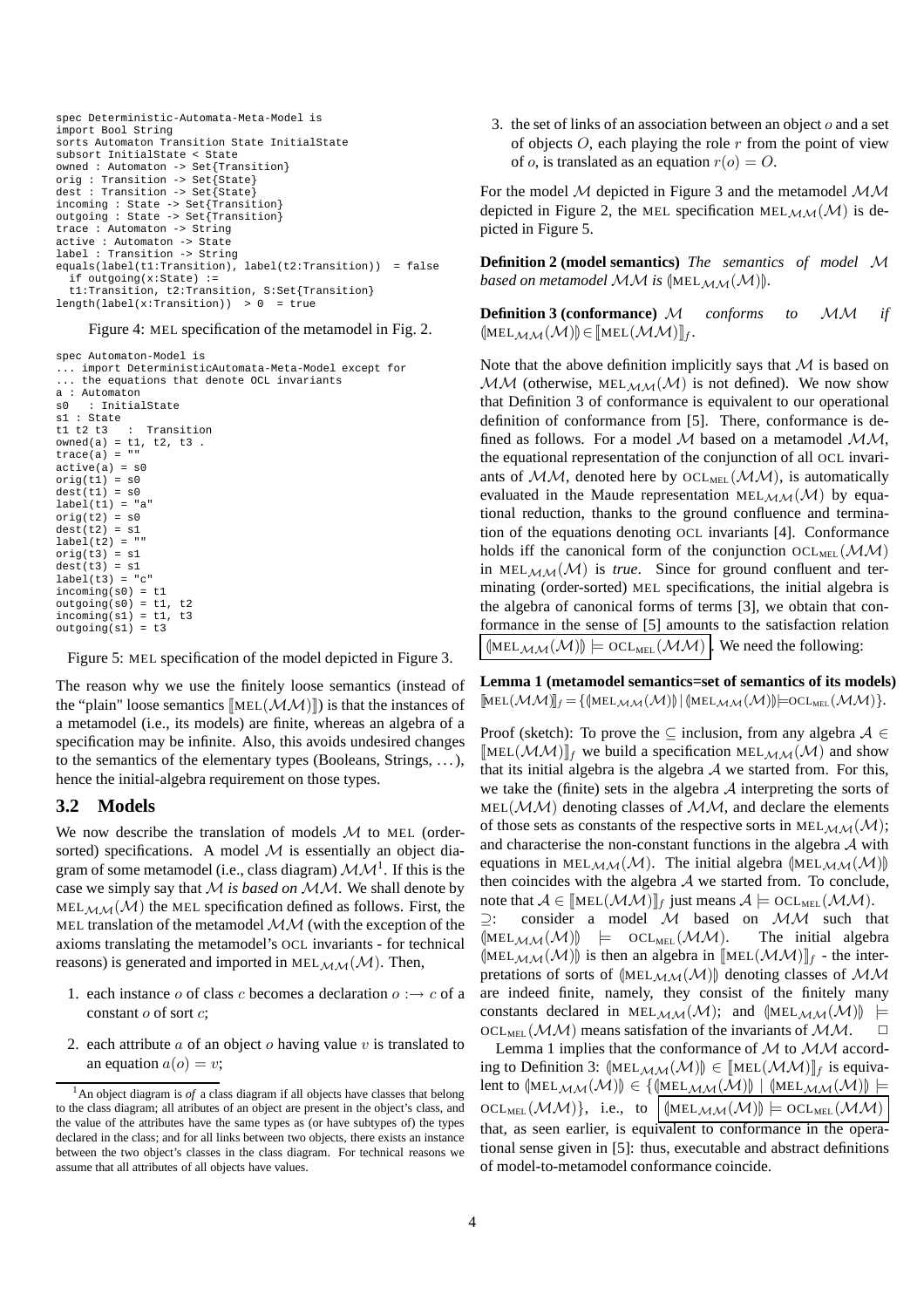We also have the following technical lemma, used later in this section for establishing equivalences between abstract and executable definitions of operational semantics/model transormations.

**Lemma 2** *There is a bijection between the sets*  ${MEL_{MM}(M)}$  $|\text{MEL}_{\text{MM}}(\mathcal{M})|\geq OCL_{\text{MEL}}(\mathcal{M}\mathcal{M})\}|$  *and*  $\{|\text{MEL}_{\mathcal{M}\mathcal{M}}(\mathcal{M})|\}$  $[MEL_{MM}(M)] = OCL_{MEL}(MM)$ <sup>2</sup>.

Proof (sketch): consider the mapping that to each specification associates its initial algebra. It is obviously a surjection between our two sets. To prove its injectiveness, we note that different models  $M_1$ ,  $M_2$  of  $MM$  have at least two distinct objects, or different values for the same attribute of an object, or different links between objects. Hence, the respective specifications MEL $_{\mathcal{MM}}(\mathcal{M}_1)$ , MEL $_{\mathcal{MM}}(\mathcal{M}_2)$  differ either in their constant declarations or in their equation sets (or both). Since by construction there are no equations in specifications of the form MEL $_{\mathcal{M}\mathcal{M}}(\mathcal{M})$  between the constants denoting objects, the initial algebra of  $MEL_{MM}(M)$  interprets sorts as the constants defined of the respective sorts in  $MEL_{\mathcal{MM}}(\mathcal{M})$ , and interprets the functions between the sort interpretations as defined by the equations of MEL  $_{\mathcal{M}\mathcal{M}}(\mathcal{M})$ . Hence, for different models  $\mathcal{M}_1$ ,  $\mathcal{M}_2$  of  $\mathcal{M}\mathcal{M}$ , either the sort intepretations or the functions intepretations (or both) differ, hence, we obtain  $(\text{MEL}_{\text{MM}}(\mathcal{M}_1)) \neq (\text{MEL}_{\text{MM}}(\mathcal{M}_2))$ .  $\Box$ 

#### **3.3 Operational Semantics**

The operational semantics of a DSML is, intuitively, a function that maps models in the DSML to "next" models. Using the semantics of metamodels (Definition 1) we obtain the following abstract definition for the operational semantics of a DSML, capturing the intuition that a model may have several (finitely many) successors, or none; and that the set of successors should be computable.

**Definition 4 (operational semantics)** *The operational semantics of a* DSML *of metamodel* MM *is a recursive function* F :  $[\![\mathcal{M}\mathcal{M}]\!]_f \rightarrow \mathcal{P}_f([\![\mathcal{M}\mathcal{M}]\!]_f).$ 

Here,  $\mathcal{P}_f(S)$  denotes the set of finite subsets of S. We prove that this abstract definition is equivalent to a Maude-executable definition that can be used for verification purposes; we shall illustrate this on a simple example base on the automata models/metamodel.

Given the bijection between the semantics  $[\text{MEL}(\mathcal{M}\mathcal{M})]_f$ of a DSML's metamodel and the set  $\{MEL_{MM}(M)\}$  $[MEL_{\mathcal{MM}}(\mathcal{M})] \models$  OCL<sub>MEL</sub>  $(\mathcal{MM})$  (cf. Lemmas 1, 2), we can state the following equivalent definition to Definition 4: the operational semantics of a DSML of metamodel MM is a recursive function from the set  $\{MEL_{\mathcal{MM}}(\mathcal{M}) \mid \phi\in\mathcal{ML}_{\mathcal{MM}}(\mathcal{M})\}$  to the set  $\mathcal{P}_f(\{\text{MEL}_{\mathcal{M}\mathcal{M}}(\mathcal{M})\mid \|\text{MEL}_{\mathcal{M}\mathcal{M}}(\mathcal{M})\}|) \models \text{OCL}_{\text{MEL}}(\mathcal{M}\mathcal{M})\}).$ Moreover, these sets can be algebraically specificied in Maude using the fact that Maude is *reflective*: there exists a MEL specification called Meta-Module where all MEL specifications (including itself) are reflected as *terms* of a certain sort called Module. We then write in Maude a specification ModelsInMM extending Meta-Module, where we define a subsort ModelsInMM of Module, which is interpreted as the set  $\{\overline{\text{MEL}_{MM}(M)} \mid \text{MEL}_{MM}(M)\}$  = OCL<sub>MEL</sub>  $(MM)$  in the initial algebra of the specification ModelsIn $M/M$  - here,  $MEL_{MM}(M)$  is the *term* in the specification ModelsIn $MM$ that reflects MEL<sub>MM</sub>(M). The sort *ModelsInMM* is defined using a conditional *membership*, whose condition checks that our conformance-checking procedure from [5] returns  $true^{23}$ . A definition of a sort of the form  $ModelsInMM$  is in Figure 7.

Injectiveness of reflection ensures that the sets  $\{\overline{\text{MEL}_{MM}(M)}\}$  $|\text{MEL}_{\mathcal{MM}}(\mathcal{M})|\rangle$  = OCL<sub>MEL</sub>  $(\mathcal{MM})\}$  and  $\{\text{MEL}_{\mathcal{MM}}(\mathcal{M})\}$  $(\text{MEL}_{\text{MM}}(\mathcal{M})) \models \text{OCL}_{\text{MEL}}(\mathcal{M}\mathcal{M})$  are in bijection, and the latter is in bijection with  $\left[\text{MEL}(\mathcal{M}\mathcal{M})\right]_f$  (cf. Lemmas 1, 2). Hence, an equivalent to Definition 4 is: the operational semantics of a DSML of metamodel  $MM$  is any recursive function in the set  $\{MEL_{\mathcal{MM}}(\mathcal{M}) \mid \langle MEL_{\mathcal{MM}}(\mathcal{M})\rangle\}$   $\rightarrow$  $\mathcal{P}_f(\{\overline{\text{MEL}_{\mathcal{M}\mathcal{M}}(\mathcal{M})}\mid \text{MEL}_{\mathcal{M}\mathcal{M}}(\mathcal{M})\}) = \text{OCL}_{\text{MEL}}(\mathcal{M}\mathcal{M})\}).$ Next, a theorem by Bergstra and Tucker [9] says that recursive functions on a given domain/codomain are exactly those functions that can be defined by a set of ground confluent and terminating equations on algebraic specifications of the domain/codomain. But we have seen that the domain  $\{\overline{\text{MEL}_{\mathcal{M}\mathcal{M}}(\mathcal{M})}\}\$ is algebraically specified as the sort ModelsInMM in a certain MEL specification ModelsIn $M\mathcal{M}$ ; and the polymorphic sort  $Set\{\cdot\}$ faithfully encodes finite sets of its argument sort. Hence, the recursive functions from  $\{\overline{\text{MEL}_{\mathcal{MM}}(\mathcal{M})} \mid (\text{MEL}_{\mathcal{MM}}(\mathcal{M})) \models$  $\mathrm{OCL}_{\mathrm{MEL}}(\mathcal{MM})\}$  to  $\mathcal{P}_{f}(\{\overline{\mathrm{MEL}_{\mathcal{MM}}(\mathcal{M})}\}\mid \{\mathrm{MEL}_{\mathcal{MM}}(\mathcal{M})\}\models$  $OCL_{MFL}(\mathcal{M}\mathcal{M})$  are exactly the functions from  $\text{ModelsIn}\mathcal{M}\mathcal{M}$ to  $Set{ModelsInMM}$  that can be equationally defined in some MEL specification containing the specification ModelsInMM.

**Definition 5 (operational semantics (bis))** *The operational semantics of a* DSML *of metamodel* MM *is any function* F : ModelsInMM→Set{ModelsInMM} *that can be equationally defined in a* MEL *specification containing* ModelsInMM*.*

This definition is an executable one, in the sense that it refers to equationally-defined Maude functions. However, in order to use Maude's automatic verification tools (namely, state-space exploration, an example is given below) it is better to equivalently represent such nondeterministic semantics using *rewrite rules* of RL.

This can always be done thanks to the following observations. On the one hand, the graph of any function  $F : \textit{ModelsInMM} \rightarrow$  $Set\{ModelsInMM\}$  can be encoded as the rewrite relation generated by the rewrite rule  $x \Rightarrow y$  if  $y, z := F(x)$ , where x and y are variables of sort  $\textit{ModelsInMM}$ , and the variable z has sort  $Set{ModelsInMM}$ . On the other hand, the transition relation over the sort  $\textit{ModelsInMM}$  of any RL specification containing the MEL specification ModelsIn $MM$  is a computable, i.e., recursive function from  $ModelsInMM$  to  $Set{ModelsInMM}$ .

**Definition 6 (operational semantics(ter))** *The operational semantics of a* DSML *of metamodel* MM *is the rewrite relation over the sort* ModelsInMM*, of some rewriting-logic specification containing the specification* ModelsInMM*.*

<sup>&</sup>lt;sup>2</sup>The condition implicitly checks that M is a valid model based on  $MM$ , i.e., that it has no dangling edges, and that it only uses sorts and operations declared in  $MEL(\mathcal{MM})$ ; these checks are performed by Maude's parser and typechecker.

 $3^3$ Note the analogy with [1], where metamodels are encoded as sorts and models are encoded as terms of those sorts. The difference is that [1] perform their encoding directly in Maude's logic, whereas, in our case, Maude's reflection mechanism automatically reflects models as terms/metamodels-as-sorts, based on our encoding of models/metamodels as specifications.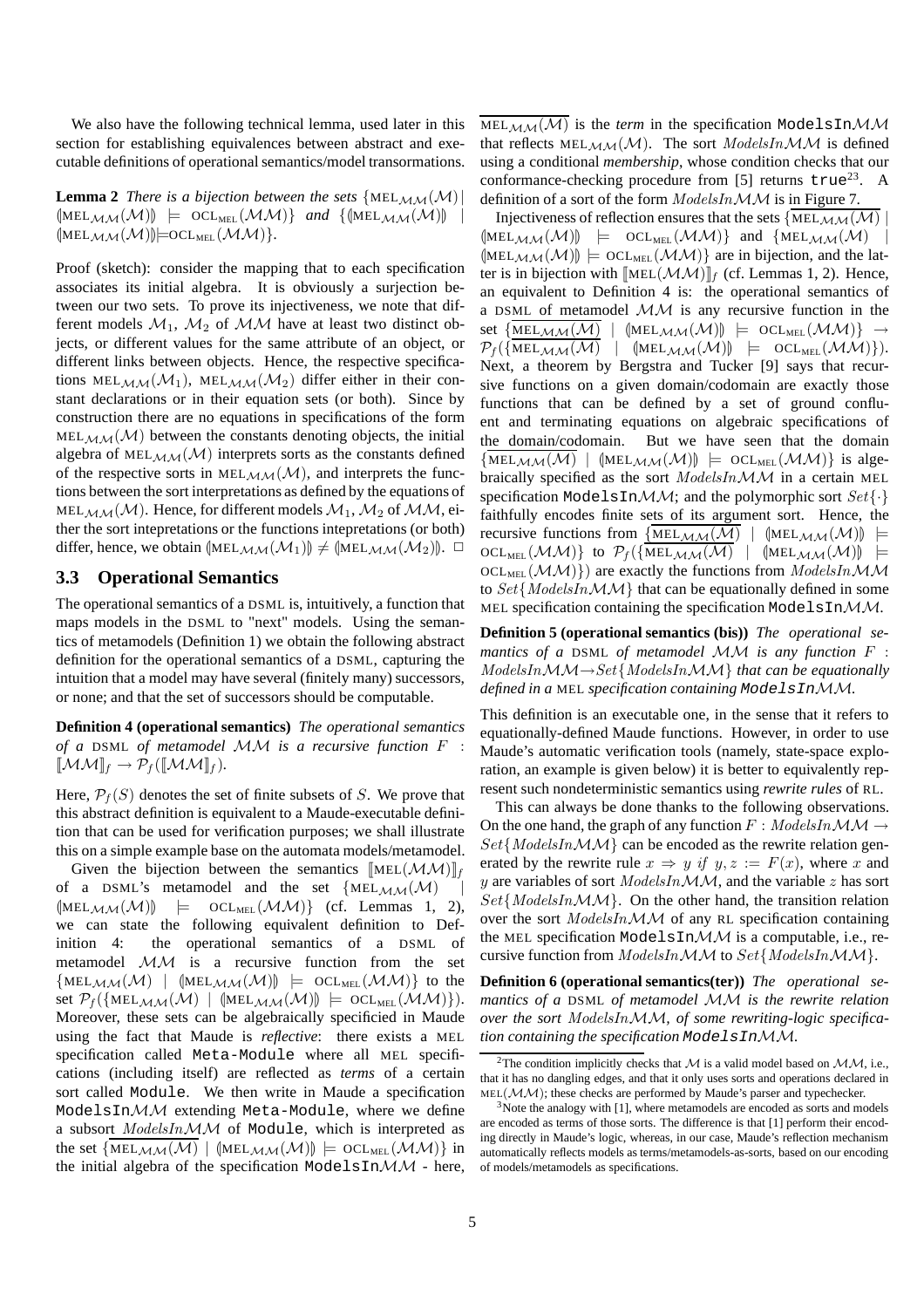

Figure 6: Executing automata: graphical rule.

spec Execution is import Meta-Module Automata-Meta-Model sort ModelsInAutomata-Meta-Model subsort ModelsInAutomata-Meta-Model < Module definition of the sort ModelsInAutomata-Meta-Model var X : Module X : ModelsInAutomata-Meta-Model if conformance-check(X,'Automata-Meta-Model) = true --- rule fort executing automata ('active[Y:Term] = X:Term, ,<br>'owned[Y:Term] = W:Term,<br>'oriq[W:Term] = X:Term, 'orig[W:Term] = X:Term, 'dest[W:Term] 'label[W:Term] = L:Term, 'trace[Y:Term] = T:Term) => ('active[Y:Term] = Z:Term, /owned[Y:Term] = W:Term,<br>'orig[W:Term] = X:Term 'orig[W:Term] = X:Term, 'dest[W:Term] 'label[W:Term] =<br>'trace[Y:Term] =  $L:Term,$ <br>' + [L:Term, T:Term] ) .

Figure 7: Executing automata: Maude rewrite rule.

We illustrate below the executable definitions on the metamodel for automata, represented in Maude in Figure 4. For more generality we allow for nondeterministic automata and semantics, hence, we disregard the OCL invariants of that metamodel that encode determinism; we let also let Automata-Meta-Model be a copy of the Maude specification in Figure 4 without the last two equations denoting the OCL invariants that encode determinism.

Figure 6 depicts automata execution: if an automaton  $Y$  owns a transition W with label L whose origin is X and destination is  $Z$ , and the currently active state is  $X$ , then the active state becomes Z, and the label  $L$  is concatenated to the automaton's trace  $T$ .

The corresponding Maude rewrite rule is shown in Figure 7. It closely matches the graphical rule: the links and attribute values are denoted by equations; the rule changes the set of equations in order to change the links and attribute values. Here, the link that changes is the *active* link, from 'active [Y:Term] =  $X:Term$  to 'active[Y:Term] = Z:Term. Operator names from the meta-model specification are quoted, and variables are of sort Term; this is due to the fact that we are using Maude's reflection (allowed by the importation of the Meta-Module Maude specification). The attribute value that changes is 'trace[Y:Term], whose next-state value is the concatenation of the label  $L$  and trace  $T$ , expressed by reflection in Maude by the equation 'trace[Y:Term] =  $'$  -+ [L:Term, T:Term].

We can use now the Maude specification shown in Figure 7 to execute, e.g., the automaton whose model's specification in Maude is shown in Figure 5 and to verify its properties. For example, the following command asks Maude whether an execution of the automaton exist such that the trace of the automaton is "aaabb":

search in Execution: upModule('Automaton-Model)⇒∗X such that  $q$ etTrace $(X) = '$ "aaabb". String.

Maude instantly responds positively, and provides us upon request with the shortest path leading to the solution.

#### **3.4 Model Transformations**

The operational semantics of DSML as defined in the previous section is just a particular case of an *endogenous* model transformation, i.e., a transformation where the source and target metamodels are the same. We naturally extend the abstract Definition 4 to model transformations between two different metamodels  $\mathcal{MM}_1$ and  $\mathcal{MM}_2$ , as functions with domain  $\|\mathcal{MM}_1\|_f$  and co-domain  $\mathcal{P}_f(\llbracket \mathcal{M} \mathcal{M}_2 \rrbracket_f)$ . We also extend the executable Definitions 5, 6 to model transformations, based on sorts  $\textit{ModelsInMM}_1$  and  $P_f(ModelsInMM_2)$  defined by reflection as in Section 3.3.

## **4 Semantical Preservation**

Given two DSML  $\mathcal{L}_1$  and  $\mathcal{L}_2$ , each endowed with an operational semantics, and given a model transformation between  $\mathcal{L}_1$  and  $\mathcal{L}_2$ , how to define the fact that the transformation *preserves* the operational semantics when translating from  $\mathcal{L}_1$  to  $\mathcal{L}_2$ ? Intuitively, this preservation means that the image in  $\mathcal{L}_2$  of any model in  $\mathcal{L}_1$  by the transformation does "at least as much" as the original.

In this section we define a notion of semantics-preserving model transformation (with respect to a given notion of simulation), and propose an automatic procedure to detect that the semanticspreservation property does not hold. The procedure is complete: it detects all situations where simulation does not hold, and may not terminate otherwise. The procedure also makes it possible to prove that simulation does hold, using Maude's theorem prover [7].

We naturally identify a meta-model  $MM$  with the set of models that conform to it, and the operational semantics  $\rightarrow$  of a DSML having metamodel MM with a relation  $\rightarrow \subseteq M \rightarrow M \times M$ . By choosing an "initial state"  $\mathcal{M}^0 \in \mathcal{MM}$  we obtain a transition system  $\langle M,M, M^0, \rightarrow \rangle$ , which expresses the evolution of models conforming to  $\mathcal{MM}$  starting from  $\mathcal{M}^0$  and according to  $\rightarrow$ . We require that such transition systems  $\langle M, M^0, \rightarrow \rangle$  to be *non blocking*, meaning that a model can always evolve into some model (possibly, itself). Some definitions for transition systems follow.

For any transition system  $\mathcal{T} = (A, a_{ini}, \rightarrow_A)$ , an execution is a sequence of states  $\rho = a_0, \ldots a_n \in A$ , such that  $a_i \rightarrow_A a_{i+1}$ for  $i = 0, \ldots, n - 1$ ;  $length(\rho) = n$  is the *length* of the execution ρ. Executions of length 0 are states. We denote by  $exec(T)$  the subset of executions that start in  $a_{ini}$ .

**Definition 7** *Given two transition systems*  $\mathcal{T} = (A, a_{ini}, \rightarrow_T)$ *,*  $\mathcal{T}' = (B, b_{ini}, \rightarrow_{\mathcal{T}'})$ , a relation  $R \subseteq A \times B$ , and executions  $\rho \in$  $exec(T)$  and  $\pi \in exec(T')$ , we say that  $\rho$  is R-matched by  $\pi$  if *there exists*  $\alpha : [0, \ldots, \text{length}(\rho)] \rightarrow \mathbb{N}$  *with*  $\alpha(0) = 0$ *, such that for all*  $i \in [0, \ldots, \text{length}(\rho)], (\rho(i), \pi(\alpha(i))) \in R$ *, and such that for all*  $i \in [0, ..., length(\rho) - 1], \alpha(i + 1) \in {\alpha(i) + 1, \alpha(i)}.$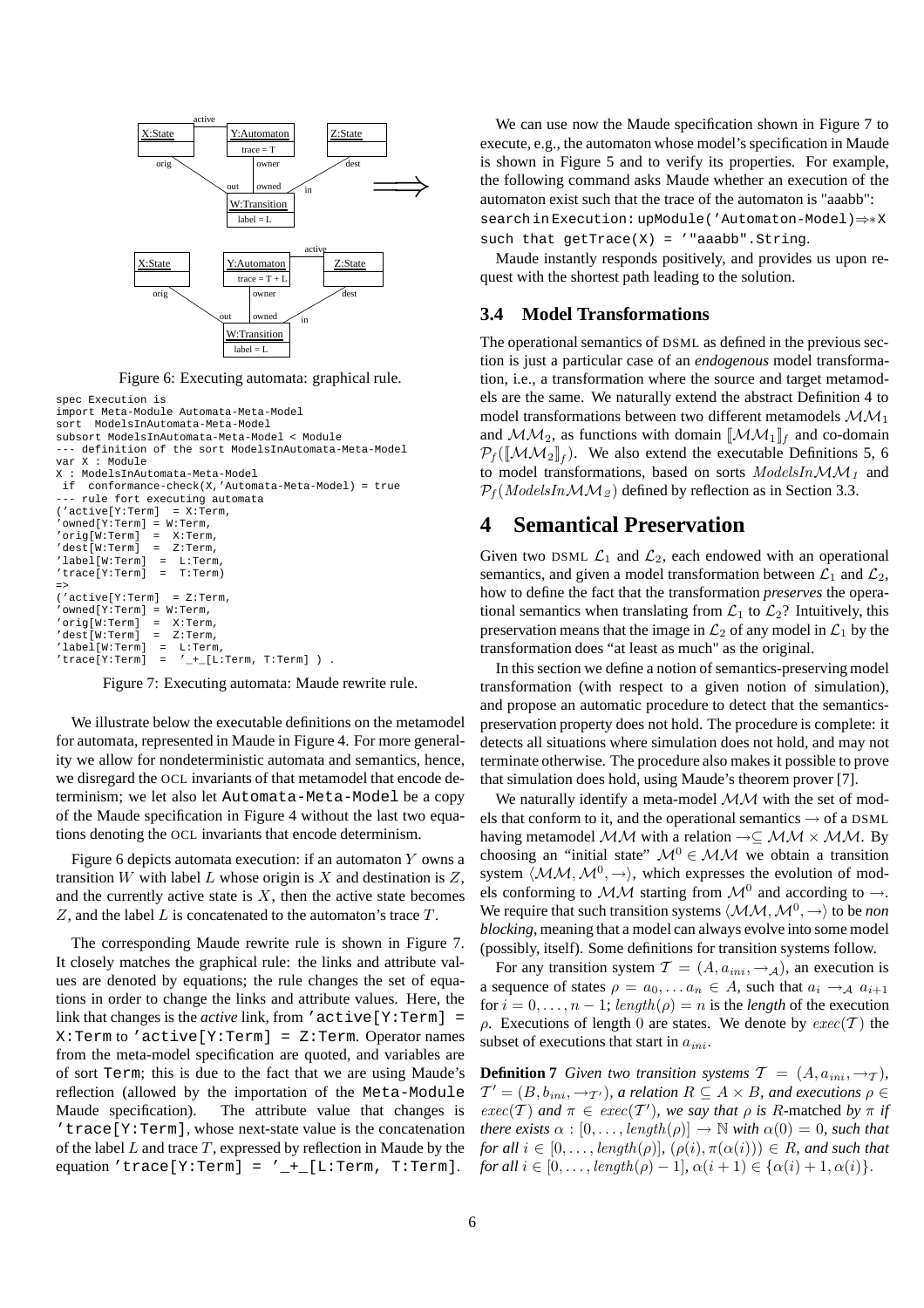

Figure 8: R-matching executions. R is depicted by dashed lines.

In Figure 8 we represent two executions  $\rho$  and  $\pi$ . The relation R is denoted by the dashed lines. The function  $\alpha : [0, \ldots, 5] \rightarrow \mathbb{N}$ defined by  $\alpha(0..3) = 0$  and  $\alpha(4) = 1$ ,  $\alpha(5) = 2$  ensures that  $\rho$  (of length 5) is R-matched by  $\pi$  (of length 2).

The notion of R-matching allows shorter executions  $\pi$  to match longer executions  $\rho$ . This is useful when semantics have different granularities; for example, in a determinisation modeltransformation, each execution of possibly nondeterministic automaton is matched (in terms of its trace) by some typically shorter execution of its deterministic automaton. Executions in nondeterministic automata are longer than the executions that match them in deterministic automata because of ""-labeled transitions.

**Definition 8** For transition systems  $\mathcal{T} = (A, a_{ini}, \rightarrow_T)$ ,  $\mathcal{T}' =$  $(B, b_{ini}, \rightarrow_{T'})$  *and relation*  $R \subseteq A \times B$ *, we say that* R *is a* simulation *between*  $\mathcal T$  and  $\mathcal T'$  if for all executions  $\rho \in exec(\mathcal T)$  there *exists an execution*  $\pi \in exec(T')$  *s.t.*  $\rho$  *is R*-matched by  $\pi$ .

We are now ready to define semantical preservation. Assume two DSML  $\mathcal L$  and  $\mathcal L'$  whose metamodels are  $\mathcal MM$ ,  $\mathcal MM'$ , whose operational semantics give rise to respective transition relations  $\rightarrow \subseteq MM \times MM$  and  $\rightarrow' \subseteq MM' \times MM'$ , and whose initial states are  $\mathcal{M}_0$  and  $\mathcal{M}'_0$ . Assume also a model tranformation  $\varphi$ between  ${\cal MM}$  and  ${\cal MM}'$ , i.e., a relation  $\varphi\subseteq{\cal MM}\times{\cal MM}'$ .

#### **Definition 9 (semantics-preserving model transformation)**

*A model transformation*  $\varphi$  *is* semantics-preserving *if it is a* simulation between  $\langle$   $\mathcal{MM}, \mathcal{M}^0, \rightarrow \rangle$  and  $\langle$   $\mathcal{MM}', \mathcal{M}'^0, \rightarrow' \rangle$ .

To check semantical preservation in Maude, we write two functions run1step and run1step', which take a set of models in  $M\mathcal{M}$  and in  $\mathcal{M}\mathcal{M}'$ , respectively, and apply one step of the operational semantics of  $MM$  and of  $MM'$ , respectively. We then write a conditional rewrite rule:

(†)  $\langle M, S \rangle \Rightarrow \langle M', S' \rangle$ 

if  $\mathcal{M}', \mathcal{S}''$  := runlstep $(\mathcal{M})$   $\wedge$ 

 $\mathcal{S}'$  :=  $(\mathcal{S}, \text{run1step'}(\mathcal{S})) \cap \varphi(\mathcal{M}')$ 

That is, any pair  $\langle \mathcal{M}, \mathcal{S} \rangle$  is rewritten to some pair  $\langle \mathcal{M}', \mathcal{S}' \rangle$  where

- M′ is *some* 1-step successor of M according to the operational semantics of MM,
- $S'$  is the intersection between  $\varphi(M')$  and the *union* (denoted by  $\Box$ ,  $\Box$ ) between S and runlstep'(S).

Our procedure consists in performing the Maude command:

( $\ddagger$ ) search  $\langle \mathcal{M}_0, \mathcal{M}'_0 \rangle \Rightarrow * \langle \mathcal{M}, \emptyset \rangle$ .

**Proposition 1** *A model transformation*  $\varphi$  *is semantics-preserving if and only if the Maude search command* (‡) *finds no solution.*

Proof (sketch): based on the following statement, easily established by induction. For each pair of the form  $\langle \mathcal{M}, \mathcal{S} \rangle$  reachable in *n* rewriting steps from  $\langle \mathcal{M}_0, \mathcal{M}'_0 \rangle$ ,  $\mathcal{M}$  is last on some execution

 $\rho \in exec(\mathcal{M}_0)$  of length n, and S consists exactly of the all models that are last on some execution  $\pi \in exec(\mathcal{M}'_0)$  having length *at most* n, and such that  $\rho$  is  $\varphi$ -matched by  $\pi$ . Hence, if  $\langle M, \emptyset \rangle$ is reachable, there exists an execution  $\rho \in exec(\mathcal{M}_0)$  ending in M, but no execution  $\pi$  of length at most length( $\rho$ ) matching  $\rho$ . Since in our simulation framework longer executions  $\rho$  can only be matched by shorter ones  $\pi$ , there is no execution matching  $\rho$  at all, meaning that simulation is violated. On the other hand, if no pair of the form  $\langle M, \emptyset \rangle$  is reachable, then every execution  $\rho \in exec(M_0)$ is  $\varphi$ -matched by some execution  $\pi$ . Note that the completeness of our procedure in exploring all executions  $\rho \in exec(\mathcal{M}_0)$  follows from the completeness of the Maude's search command and from our assumption that transition systems are non-blocking.

Finally, our procedure suggests an approach based on inductive theorem proving to show that a simulation does hold, i.e., that a model transformation preserves operational semantics: inductively prove that terms of the form  $\langle M, \emptyset \rangle$  cannot be reached using Rule (†) from the initial pair  $\langle \mathcal{M}_0, \mathcal{M}'_0 \rangle$ , using e.g., Maude's prover [7].

## **5 Conclusion, Related, and Future Work**

We present an embedding of essential DSML concepts in Maude. We exploit the rich semantical features of Maude specifications in order to provide models, metamodels, operational semantics, and model transformations with abstract definitions that naturally capture their intuitive meanings. We also give equivalent executable definitions to those concepts, which can be used by Maude for formal verification, and illustrate the approach on a simple example.

**Related Works.** We build on earlier work [4, 5]. In addition to the representations of models, metamodels, and conformance [4, 5] we define here operational semantics and (operational semantics-preserving) model transformations. The distinction between abstract and equivalent executable definitions is also new.

The closest related works are [1] and [2], who propose different encoding of the syntax and semantics of DSML in Maude. The main difference is that we encode metamodels as MEL specifications, whereas [1] use Maude's sorts, and [2] use an object-oriented extension of Maude. We believe that our approach exploits better the some of the simplest constructions of Maude: MEL ordersorted specifications and their semantics. We also study the semantics preserving model transformaton property, which (to our best knowledge) is new for DSML in Maude. On the other hand, [1] and [2] are more advanced in practical terms; their tools are integrated in the ECLIPSE environment, and they propose higher-level, user-friendly languages for users to define operational semantics, including real- time semantics [10, 11].

Among the many related works, graph transformations are formal modelling languages that have been used for defining semantics of DSML and of model transformations [12, 13, 14], including semantics-preserving model transformations [15, 16]. An advantage of using Maude with respect to these approaches is that they abstract away from attribute values, whereas Maude does not.

A theorem-proving approach for semantical preservation of model transformations is presented in [17]. A theorem-proving approach dedicated to testing model transformations is [18].

Yet another, different approach is taken by the Kermeta frame-